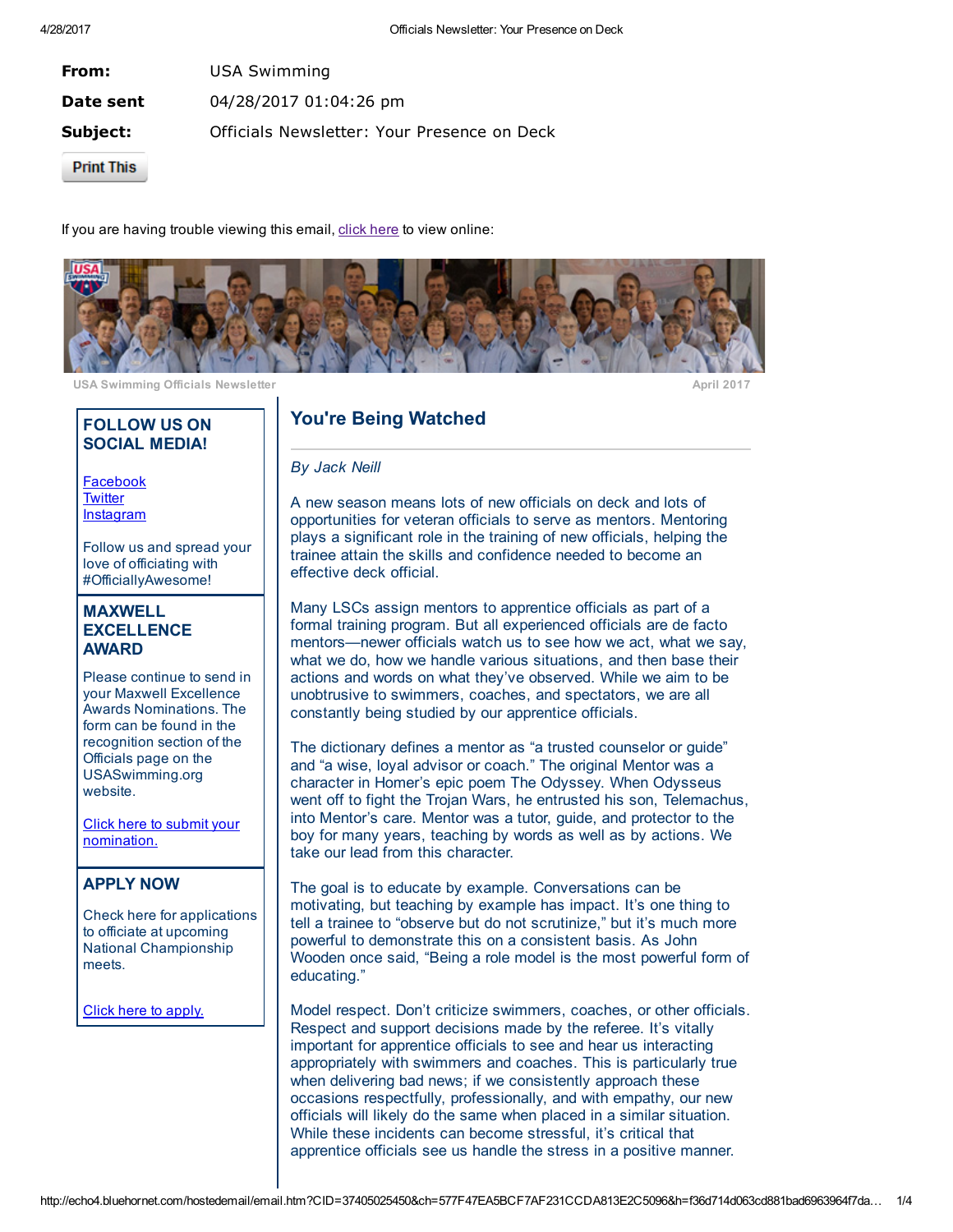4/28/2017 Officials Newsletter: Your Presence on Deck

Think out loud. Give the apprentice some insight into your thought process and how you arrive at your decisions. Make it a conversation, not a lecture. Don't focus solely on performance or behaviors that need to improve; let your apprentice know when he/she is doing something well. And when you have suggestions for improvement, use language that supports without criticism.

Model a professional look. The new officials have all heard that they need to be neat in attire, and attentive and focused in deportment. But this needs to be reinforced by seeing every deck official demonstrating these behaviors consistently.

At this time of the year all of us are mentors, regardless of whether the LSC has a formal mentoring program or not. As a mentor, your actions are being appraised, so you must set the bar for yourself just as high, or higher, than you'd expect from your new officials.

The less-experienced officials on deck are watching you, looking for a role model. Be their mentor.

## The Backstroke Start

By Jay Thomas, Chairman – Rules and Regulations Committee

NOTE: **Bold and Italicized text** represent exact wording from the USA Swimming rules.

Occasionally questions regarding the backstroke start are raised and this article will attempt to provide some clarity regarding the governing rules.

For backstroke starts, Rules 101.1.2 A-C apply. This rule describes the start sequence to the point the Starter gives the Take Your Mark command. In rule 101.1.2C, there is some language that specifically addresses the forward start. For the backstroke start specific requirements, reference rule 101.4.1- Backstroke.

This rule requires that the swimmers shall line up in the water facing the starting end, with both hands placed on the gutter or on the starting grips. This section of the rule specifies that both of the swimmer's hands be in contact with the gutter or both hands on the starting grips. Having one hand on the gutter and one hand on the starting grips would be an illegal starting position which should be corrected prior to the start.

Occasionally it is suggested that the starting grips should be wherever the swimmer choses to grip. This is incorrect. Rule 103 governs our Facility Standards. Rule 103.14.4 defines the specifications for Backstroke Starting Grips. These grips are the only grips that may be used for backstroke starts. Some blocks are equipped with starting grips mounted to the block tops. Those grips are for forward starts. Swimmers attempting to use those starting grips would be in an illegal backstroke starting position which should be corrected prior to the start.

Rule 101.4 states that standing in or on the gutter, placing the toes above the lip of the gutter, or bending the toes over the lip of the gutter, before or after the start, is prohibited. Swimmers